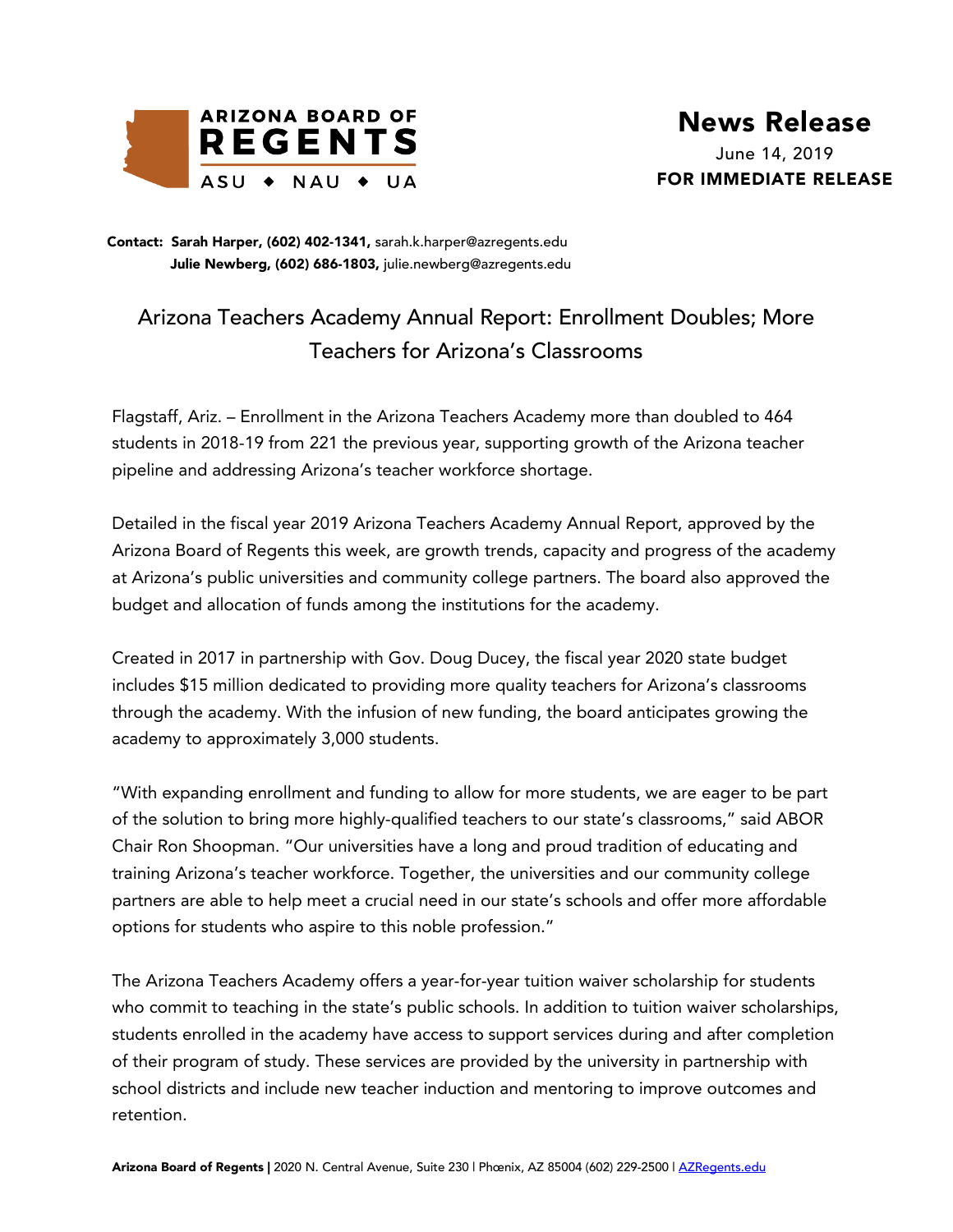"Just two years since its implementation, the Arizona Teachers Academy is making real, demonstrable progress. We appreciate and thank the governor and Legislature for a dedicated funding source that will allow the universities to provide more teachers for Arizona's classrooms," said ABOR Executive Director John Arnold. "We all know that a great teacher can change a student's life. It's inspiring to think how many lives will be positively impacted by the wonderful educators graduating from the academy."

This year's report demonstrates demand for the Arizona Teachers Academy and its success:

- The number of academy graduates grew by 68 percent year-over-year, from 102 completions in 2017-18 to 171 completions in 2018-19.
- By the end of 2018-19, it is expected that 273 students will have completed a program of study through the academy.
- During the 2018-19 school year, 120 academy graduates were teaching in an Arizona public school.
- Of the total enrollment of 464 students, increases at the universities were as follows: Arizona State University, 146 to 276; Northern Arizona University, 60 to 160; and 15 to 28 at the University of Arizona.

Each of Arizona's three public universities – ASU, NAU and UA – offer differentiated programs though the academy, allowing the enterprise to provide undergraduate and graduate students in rural and urban settings an opportunity to earn their teaching degree tuition free. The report includes details on university-specific program offerings, as well as campus enrollment numbers and outcomes during the past two years.

Budgeting for the academy will allocate state funded scholarships based on the number of students enrolled in each institution's education degree programs or post-baccalaureate programs at the community colleges. ASU's projected allocation of funds for the academy is approximately \$4.9 million, NAU \$4.2 million and UA \$1 million. For the community colleges that are part of the academy, Maricopa Community Colleges will receive about \$909,000 and Pima Community College approximately \$630,000.

[Click here](https://public.azregents.edu/News%20Clips%20Docs/ArizonaTeachersAcademy_Report.pdf) to learn more.

# # #